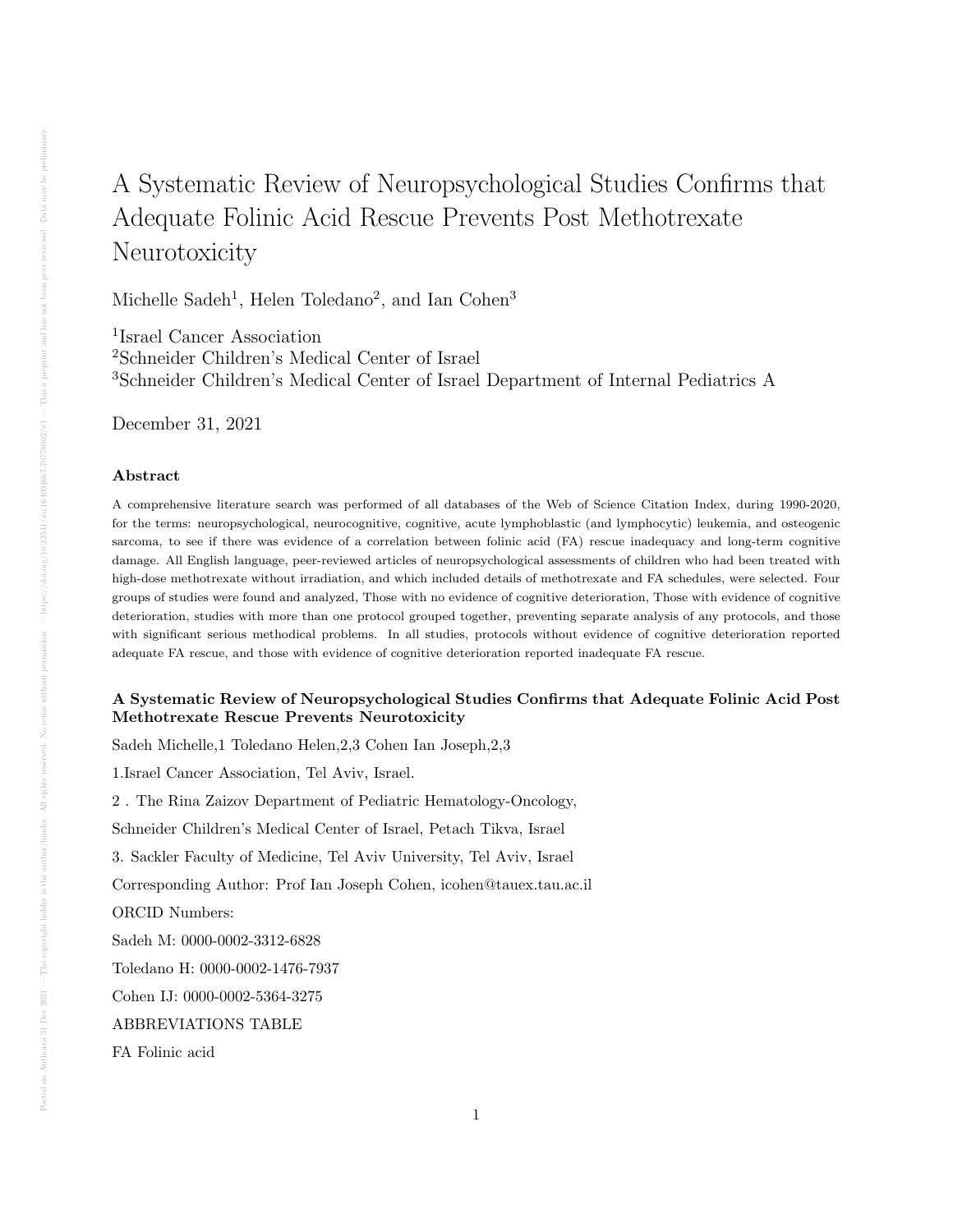MTX Methotrexate (MTX)

LD-IT-MTX Low-dose intrathecal methotrexate

HDMTX High-dose methotrexate

IT MTX Intrathecal MTX

CNS Central Nervous System

CSF Cerebrospinal fluid

WIPPSI Wechsler Preschool and Primary Scale of Intelligence

WISC-IV Wechsler Intelligence Scale for Children fourth edition

WAIS Wechsler Adult Intelligence Scale

IQ Intellectual Quotient

BFM Berlin Frankfurt Munster

POG Pediatric Oncology Group

GCI General cognitive index

WM Working memory

VIQ Verbal intelligence quotient

PIQ Performance intelligence quotient

PS Processing speed

WORD COUNT TEXT 5899 ABSTRACT 147

#### TABLES 4

RUNNING TITLE Adequate FA after MTX prevents cognitive damage .

# Keywords:

Neuropsychological evaluation, high dose methotrexate, folinic acid rescue therapy, neurocognitive damage

# ABSTRACT

A comprehensive literature search was performed of all databases of the Web of Science Citation Index, during 1990-2020, for the terms: neuropsychological, neurocognitive, cognitive, acute lymphoblastic (and lymphocytic) leukemia, and osteogenic sarcoma, to see if there was evidence of a correlation between folinic acid (FA) rescue inadequacy and long-term cognitive damage. All English language, peer-reviewed articles of neuropsychological assessments of children who had been treated with high-dose methotrexate without irradiation, and which included details of methotrexate and FA schedules, were selected. Four groups of studies were found and analyzed, Those with no evidence of cognitive deterioration, Those with evidence of cognitive deterioration, studies with more than one protocol grouped together, preventing separate analysis of any protocols, and those with significant serious methodical problems. In all studies, protocols without evidence of cognitive deterioration reported adequate FA rescue, and those with evidence of cognitive deterioration reported inadequate FA rescue.

## INTRODUCTION

.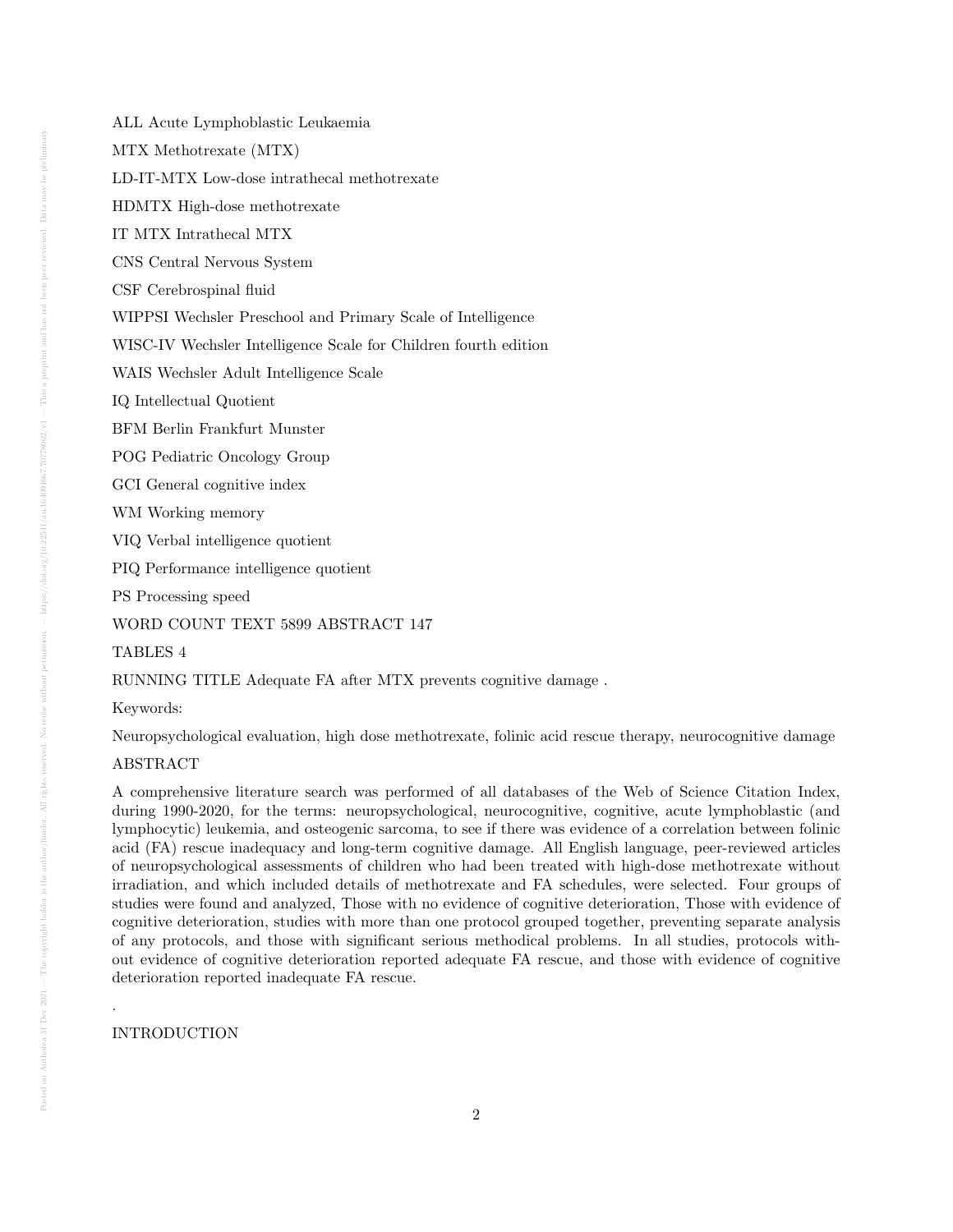For over 50 years, our understanding of the pathophysiology of treatment-related side effects following high dose MTX has been based on several axioms, which require reassessment.

No evidence of the previous held belief of "the folinic acid methotrexate ratio" has been found. That concept suggested the effective dose of folinic acid (FA) needed to rescue patient after MTX is linearly correlated to the MTX dose [1]. Sirotnak [2] clearly demonstrated that in a mouse model one can "over rescue" and block the efficiency of MTX by giving too much leucovorin after the MTX dose and also that too little leucovorin or too prolonged starting of the rescue can result in death from neurotoxicity. The question remains whether is it possible to find a dose of FA that will prevent neurotoxicity without reducing the chemotherapy effect. The answer can be found in the same article showed that the appropriate, adequate, rescue dose of FA, after doubling the MTX dose, needs to be 3-4 times higher that used for the original MTX dose. "On certain schedules with methotrexate, toxicity can be virtually eliminated with no diminution in antitumor efficiency [2]. It follows that when the previous dose of FA was barely adequate for rescue, doubling both the MTX and FA doses will lead to neurotoxicity. The previously not understood " mysterious interaction" [3] that high-dose MTX caused brain damage (leukoencephalopathy) if given after, but not before, cranial irradiation, can now be explained, since both irradiation and intra-arterial mannitol [4] disrupt the blood brain barrier, and result in higher levels of both MTX and folinic acid. The level of FA, however, may now be inadequate since for the higher CSF level of MTX achieved, a much higher level of FA would be needed for effective rescue [5]. It is therefore not surprising that after low dose methotrexate, over rescue can occur after similar milligram doses of FA. Such a finding was reported by Bowman who noted that patients with head and neck cancer who received 40mg/m2 FA after 40mg/m2 MTX had a lower response rate than patients who received no FA [6]. It will be expected that following high dose methotrexate, over rescue will only be possible after "Mega doses" of FA. This has too the best of our knowledge only been reported to date, once, when by mistake, such a dose of FA  $(1275mg)$  was given after 12.5 grams of HDMTX[7].

The misleading advice that the FA rescue dose should be kept at a minimum to prevent a reduction in cure rates by "over rescue" has been accepted without any evidence, and no reports of reduced prognosis with increased FA rescue were found [8]. Reports that claimed increasing the FA dose reduces prognosis did not stand up to close scrutiny and have since been discredited [7], and many of the articles cited to support this concept were recently shown to be problematic [10]. These reports have resulted in the use of low-dose (inadequate) FA rescue after high dose MTX by certain groups, which was, as we predicted, associated with significant neurological damage [11].

Previous studies examining adequacy of FA doses used and occurrence of neurotoxicity were able to show correlations between neurotoxicity and inadequate FA rescue [11], but were less helpful in defining a critical FA dose, since they were hindered by the lack of a consensus definition of what constitutes neurological damage. One group initially limited reported neurotoxicity to the occurrence of strokes and seizures [12] (Later this specific group published a neuropsychological analysis of the same patients [13].) Current neuropsychological studies can now demonstrate subtle brain damage that result in long-term brain damage that should be assessed in order to prevent such damage. We predict that the dose of FA needed to prevent subtle cognitive damage found on neuropsychological assessment will be even higher than what is found to be adequate for the prevention of gross neurological damage.

Peterson [14] performed a meta-analysis of neuropsychological sequelae in children with ALL treated by different protocols without cranial irradiation. The meta-analysis did not find any consistency in the results with regard to visual-motor skills, visual memory, or verbal fluency. But, in multiple domains of intelligence and academic achievement (math and reading), processing speed, verbal memory, working memory perceptual reasoning skills and some aspects of executive functioning, worse functioning was found in ALL survivors. These findings strengthen the understanding that chemotherapy as the sole CNS relapse prevention protocol can cause cognitive and academic problems in children.

Since the meaning of some of the terms used have changed over the years, we define them as used in this manuscript.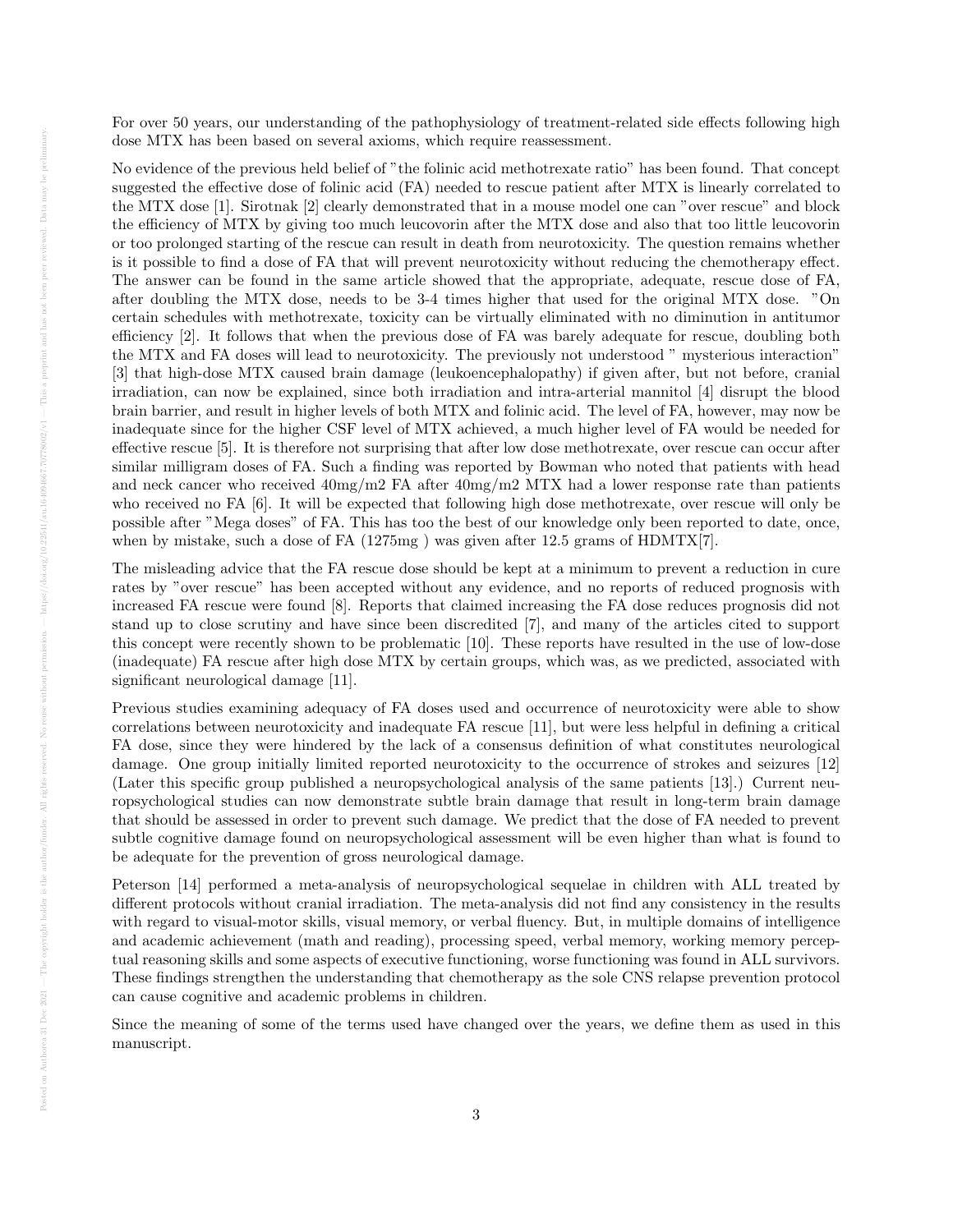1. High dose MTX refers to an intravenous infusion dose of  $> 1gm/m2$  MTX [15].

2. Adequate FA rescue is the term used to describe a dose of FA which, when given after high-dose MTX, was not followed by any long-term toxicity. It can be given intravenously or orally. An inadequate rescue dose associated with toxicity could be due to an insufficient dose and/or too long an interval between initiation of MTX and start of FA rescue "Too little too late". The FA rescue after high dose MTX may be delayed safely up to 36 hours after initiating MTX without neurotoxicity [16]. However, the higher the dose of MTX and the longer the time to rescue, the higher the rescue dose required. Thus, the doses of MTX and FA, and time to rescue, both determine if a rescue protocol is adequate or inadequate.

3. Comprehensive Neuropsychological studies refer to assessments that include standard tests which address intelligence, learning and memory, working memory, processing speed, linguistic abilities, executive functions, problem solving – all differentiating between verbal and non-verbal domains, attention, academic achievements, visual abilities (perceptual, spatial) and fine motor functions. There are many tests that examine each and every one of these cognitive abilities, but in different research centres and countries researchers use different tests, which make it harder to compare between the diverse studies done in the world addressing cognitive abilities and impairments.

A sensitive issue when assessing any cognitive ability is related to age. Depending on the childrens' age, different assessment tools are needed. For example, the WIPPSI vs. WISC-IV vs. WAIS, all standard tests addressing the Intellectual Quotient (IQ) of the examinee, but are appropriate for different age brackets.

Another issue important to consider when asking about any type of cognitive ability affected by any intervention is the time of assessment. Most neuropsychological tests allow repeating them after a year, but if one asks about late effects of chemotherapy, one must state what is considered late effect. If the question is chemotherapies' detrimental effects on the childs' ability to become a well-functioning adult, then it is imperative that the effects of the oncological treatment be assessed at least after being in school. The effect of the oncological treatment on his or her reading, writing, comprehension and math is crucial in answering such a question.

Furthermore, in an ideal world, it is best to do the 1st neuropsychological testing before any intervention occurred. But that is very difficult to achieve, thus it is best done as soon as possible. When addressing the long-term effects of giving adequate or inadequate FA, the assessments should be at least 2 or 3 years after the 1st assessment, preferably using the same tests, asking about the same cognitive abilities one studied to begin with.

# **METHODS**

A comprehensive search of the literature during 1990-2020 was performed in December 2020, of all the databases in the Web of Science Citation Index using the terms neuropsychological, neurocognitive, and cognitive, together with acute lymphoblastic (and lymphocytic) leukaemia and osteogenic sarcoma. In addition, a personal data base of over 500 reprints of articles from over 130 journals on the subject of methotrexate and FA and side effects was reviewed.

# INCLUSION CRITERIA

English language peer-reviewed articles of neuropsychological assessments of children who had received treatment with high-dose methotrexate without irradiation, which included details of methotrexate and FA schedules, were selected. All articles found were examined and reported irrespective of difficulties in separating subgroups who received different therapy or those with methodological problems. Not all of these studies had full details of the ITMTX (Intrathecal MTX) doses These reports that could not be analysed were included to prevent any suggestion of bias and to prevent challenge of the results of this review in the future by citation of these problematic reports.

# RESULTS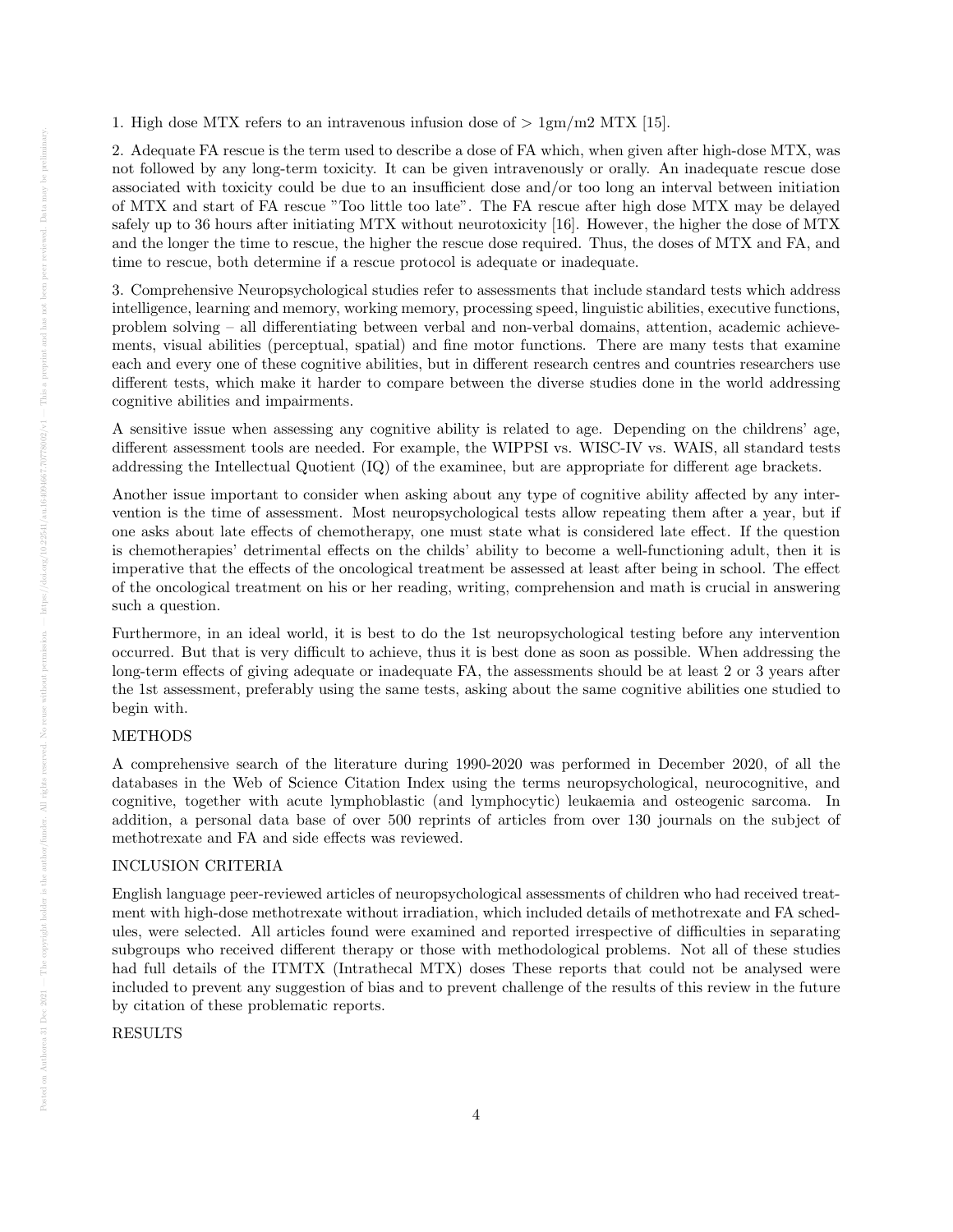The selected literature was separated into four groups: (1) studies with no evidence of cognitive deterioration, (2) studies with evidence of cognitive deterioration, (3) studies of more than one protocol grouped together, preventing analysis of each protocols, and (4) studies with significant serious methodical problems. The results are presented below, and include the treatment protocols, neuropsychological assessments, and significance of the FA rescue regime used. It was found that the studies without evidence of cognitive deterioration were those in which the treatment protocol contained adequate FA rescue, while those with evidence of cognitive deterioration had inadequate FA rescue.

1. Studies with no evidence of cognitive deterioration (Table 1)

Protocols used at the Hospital for Sick Children (Sick Kids Toronto Canada) from1983-1996

Children aged 1-5 years were treated with three different Central Nervous System (CNS) prophylaxis protocols with either cranial irradiation, 3 doses of 8gm/m2 or 3 doses of 33.6 gm/m2 MTX. FA rescue was started after 36 hours. Those who received MTX were initially given 100mg/m2 of FA followed by 12mg/m2 of FA every 3 hours x 6 then every 6 hours until the plasma levels were  $< 0.08$  micromol */L*. The total dose was at least 172mg/m2. Patients who received 33.6gm/m2 MTX were given 200mg/m2 FA followed by 12mg/m2 FA every 3 hours x6 then every 6 hours until the serum levels were < 0.08 micromol/L. The total FA dose was at least 272mg/m2 [17].

Spiegler et al. tested 79 of the 156 pediatric patients treated in these studies: 22 after very high dose MTX, 32 after high dose MTX, and 25 after they received cranial irradiation. The patients were tested 10.5+2.7 years after diagnosis. Children in both the MTX groups had 17 of 18 measures of neurocognitive function, including intelligence, attention, memory, and academics compatible with population norms. Irradiated children had significantly lower results in 12 measures.[17]

This is an important group of studies that shows that adequate FA rescue, even after very high dose MTX, prevents cognitive damage.

The Dutch (DCLSG) Protocol ALL-7

Four 2 weekly 24-hour infusions of 5g/m2 MTX were followed by 75mg/m2 FA rescue at 36 hours from start of MTX, followed by twelve doses of 15 mg/m2 FA every 3 hours, for a total of 255mg/m2 (personal communication with Dr. Annette Kingma).

Kingma et al. performed two studies of these patients. In the first  $[18]$  they assessed 20 children  $\lt 7$  years old at diagnosis, after approximately 2 and 7 years follow up (median 7 years), using14 intelligence tests evaluating learning and memory, attention and speed, visual motor integration, and fine motor function. No major cognitive impairment was found,  $12/14$  tests showed no significantly lower test score, and there were no differences in school achievement as compared to siblings  $(p<0.004)$ . In the second study, 17 children were assessed 8 years after diagnosis with 12 psychometric measures [19]. Although they showed 16 defects on various test measures, all the patients and their healthy siblings attained the mean level of education for the current Dutch population of children 15 to 19 years of age. Excluding fine motor measures, 10/17 lacked measures of poor function.

Although this is a protocol based on the ALL Berlin- Frankfurt – Munster (BFM) 86 protocol without cranial irradiation, a significant major difference is that they received a FA rescue protocol of 225mg/m2 initiated 36 hours after the start of the MTX, instead of an FA dose of 45mg/m2 initiated at 42 hours as in the BFM study. Groups that adopted the rescue used by the BFM group have reported neurotoxicity [20].

Israel Osteosarcoma Group protocols

Three paediatric oncology units in Israel treated patients with osteosarcoma with protocols including HDMTX and FA. All patients received repeated doses of intravenous MTX (12-20  $g/m2$ ); however, different doses of FA were used according to institutional protocols.[21]

Bonda-Shkedi et al. examined long-term survivors without central nervous system involvement who agreed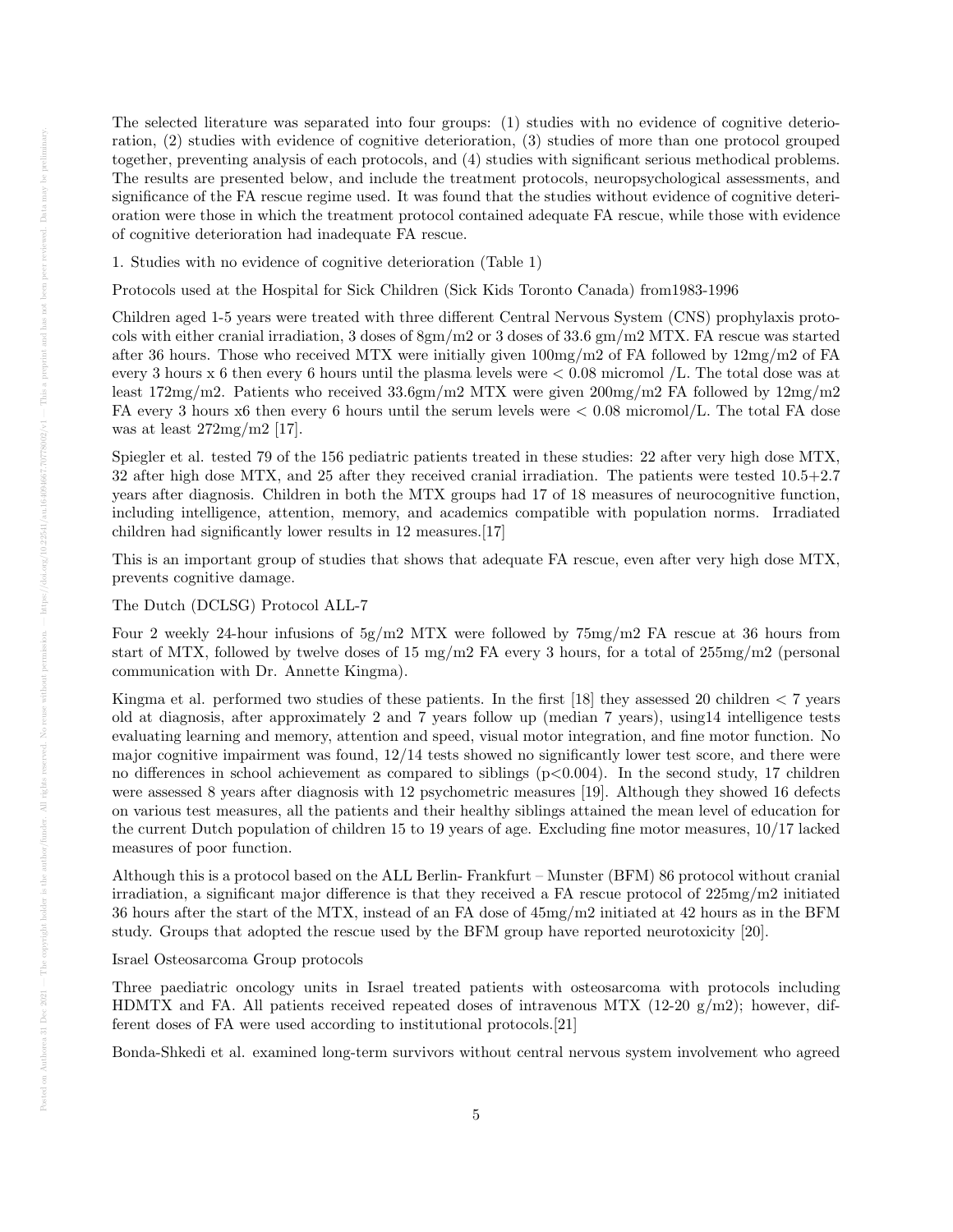to participate in the study, had not received any other potentially neurotoxic therapy, and had no previous neurological or psychiatric history. Twelve osteosarcoma patients aged 17-31 years were examined at least 4 years after completing therapy (average time from completion of therapy to examination was 10-17+5.57 years (personal communication Bonda-Skedi E.) and had received 300-600 mg/m2 of FA after each treatment. They had statistically significant ( $p<0.025$ ) better results on 11 of 18 subtests (e.g., attention, visual perception, analysis and synthesis, verbal memory, visual memory, executive functioning, and comprehension) than those who received inadequate FA rescue (see below) [21].

The lack of cognitive damage after adequate FA rescue supports the concept that adequate rescue prevents cognitive damage.

# The CCG-107 study

This study treated babies aged 1-12 months diagnosed with ALL with a protocol that included a CNS directed therapy consisting of four 24-hour infusions of 33.6 gm/m2 MTX. Thirty six hours after the start of the MTX they received 200mg/m2 FA then six 12mg/m2 doses of FA every 3 hours, and 12mg/m2 FA every 6 hours until serum MTX level was  $\langle 8x10-8M$ . The total dose was at least 284 mg/m2.[22]

Thomas A. Kaleita assessed the neurodevelopmental effects of the intense chemotherapy treatment given to these children by testing them using the McCarthy Scales of Children's Abilities (27 children received this test, 3 received IQ tests). This assessment tool has 18 cognitive and motor subtests which provide six scales: general cognitive (GCI), verbal, perceptual-performance, quantitative, memory, and motor. The results on all scales were close to the normal population norm; though the range was wide (one child had a GCI more than two standard deviations above the mean, and two children a GCI between one and two standard deviations below the mean). They were tested aged 62.1+ 17.2 months [23].

Although this study was performed more than 2 years after the treatment with HDMTX, most of the 30 children participating in this study were assessed prior to entering school, which may have been too early to pick up many of the late deleterious cognitive and scholastic effects. The lack of cognitive damage at this very young age is certainly encouraging.

2. Studies with evidence of cognitive deterioration (table 2)

The ACL0131 STUDY [24] examined children who were treated in the POG 9201 and POG 9605 studies without cranial irradiation. Those on the POG 2901 protocol received six courses of 200mg/m2 MTX over an hour, followed by 800mg/m2 MTX over 23 hours together with (intrathecal methotrexate) ITMTX, every three weeks. FA rescue was started at 42 hours after the start of MTX. 5 doses of 10 mg/m2 FA was given every 6 hours, (total 50 mg/m2). Children on the POG9605 protocol received additional MTX at 2 of 3 weeks, either intravenous or intrathecal.[24]

Duffner et al. reported the results of neurocognitive studies in 52 patients aged 1-10 years at diagnosis who were tested more than 2.6 years after completion of therapy with Paediatric Oncology Group (POG) 9605 and POG 9201 protocols. Twenty subgroups of tests were assessed in seven functional areas: global intellectual function, verbal abilities, perceptual and spatial abilities, spatial planning, attention and concentration, processing speed, and memory. Forty percent of patients scored < 85 on either verbal IQ (VIQ) or performance IQ (PIQ). Note the average IQ is 100 with a standard score of  $+/- 15$ . Children in both studies had significant attention problems, but P9605 children scored below average on more neurocognitive measures than P9201 children  $(14/17 \ (82\%)$  vs.  $4/17 \ (24\%)$  measures, respectively).[24]

The reason why the children on the P9605 did worse than those on the P9605 is unclear from the discussion by Duffner[24] who presents three different possible suggestions. We would suggest a more convincing reason is that the patients on both these protocols received only 50mg/m2 FA initiated after 42 hours, although 60mg/m2 initiated after 36 hours was the dose of FA shown to prevent neurological damage when this dose of MTX was given without ITMTX [25]. This dose was clearly inadequate to prevent cognitive damage especially since both protocols also included ITMTX. This inadequacy was more marked in the POG 9605 study patients who received more, inadequately rescued, MTX.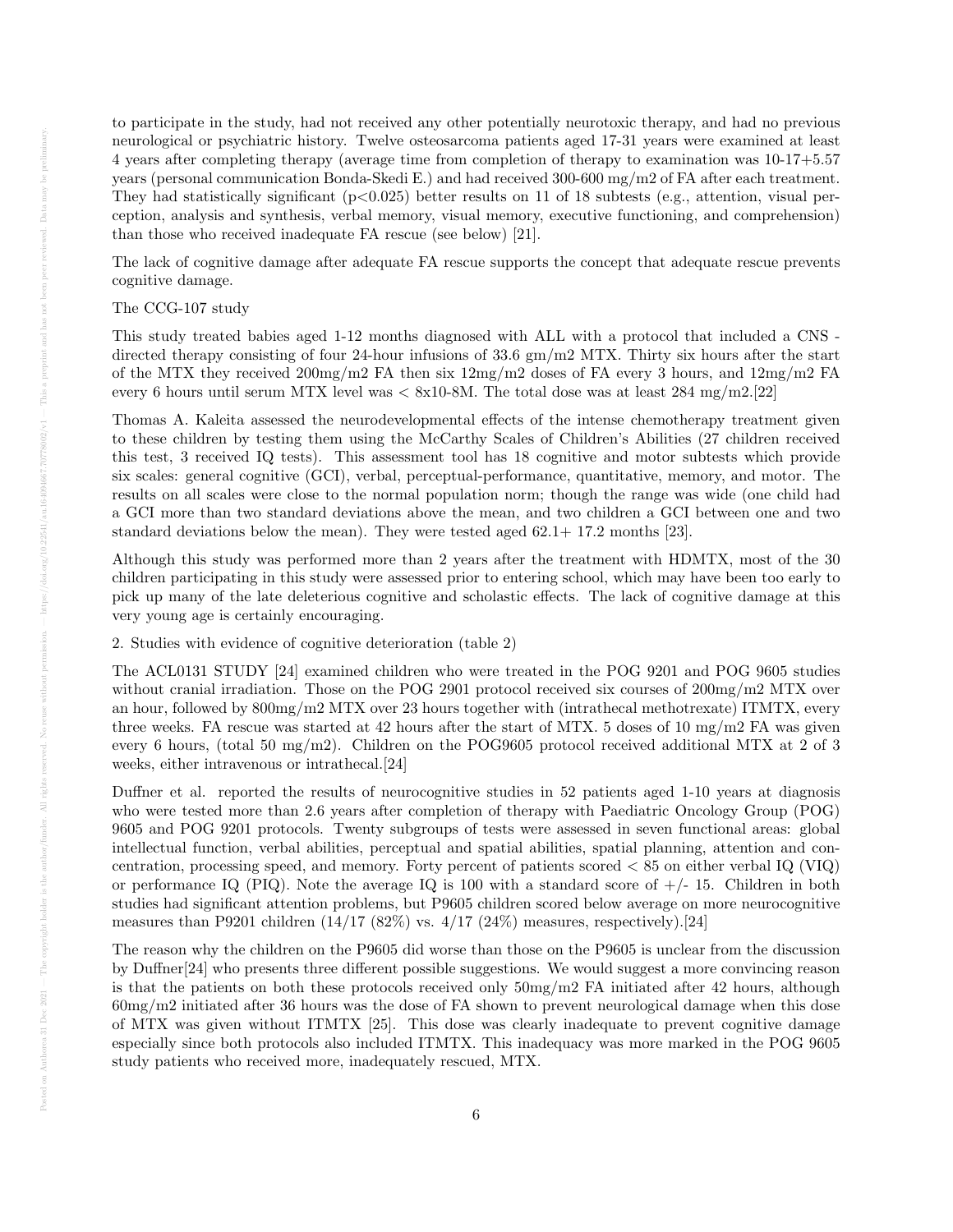Children received four courses of  $5gm/m2$  MTX and IT MTX followed by FA rescue of  $15mg/m2$  at  $42,48$ , and 54 hours. When MTX levels were higher than  $1$ micromol/L at 42 hours or 0.4 micromole at 48 hours, FA rescue was continued. Another group received five doses of escalating dose MTX with PEG asparaginase but without FA rescue [13].

The COG AALL06N1 study assessed children who were treated with the COG AALL0232 protocol. Hardy reported the neurocognitive impact of this treatment in 192 children, aged 1-18 years, at diagnosis 8-24 months after completion of chemotherapy (average age  $14.4+4.0$  months). They were evaluated by a  $> 4$ -hour comprehensive neuropsychological battery or a screening battery (approximately 1 hour) by a psychometrist for IQ, working memory (WM), and processing speed (PS). Patients in both groups together demonstrated impairment in IQ of 21.4% and 28.6% had impaired processing speed as defined by scores of equal or less than 1 standard deviation below the mean-versus 15.9% of individuals in the normative samples for each Wechsler measure (two-sided  $P=2.04$  and  $\langle .01 \rangle$  respectively). Cognitive outcome correlated with age and insurance status which in the US is a proxy for socioeconomic status. They found that children  $\lt 10$  years old at diagnosis were at risk of deficits in IQ and PS. [13]

Thus the folinic acid dose that was given to the children after IVMTX was inadequate to prevent the damage seen to the children who received IV MTX (with L asparaginase) without any FA. Others who used this protocol with these rescue doses have reported considerable neurotoxicity [26].

# The St Jude X protocol

This protocol compared the efficacy of two CNS prophylaxis protocols in ALL. One group received 1gm/m2 MTX over 24 hours (together with ITMTX 12mg/m2). FA rescue was given at 36 and 42 hours from the start of the HDMTX by 2 doses of 30 mg/m2 FA then  $3mg/m2$  FA at hours 54, 66 and 78 (total 69 mg/m2). This element of therapy was given once a week for 3 weeks then every 6 weeks for up to 75 weeks. The other group received cranial irradiation and ITMTX. (12mg/m2 x5 over 2.5 weeks then every 12 weeks for 30 months) [27].

Ochs et al. examined 26 children who received HDMTX and 23 who received cranial radiation. The aim of the study was to determine if different protocols resulted in differences in cognition at 6 years post diagnosis. One of the main findings, when comparing abilities at the beginning of the treatment vs. 6 years later, was that both treatment paradigms caused a decrease in the children's full-scale IQ, VIQ, and arithmetic and reading abilities. In addition, they found that 20% of those receiving parenteral MTX had white matter hypodensity and 58% abnormal electroencephalogram. The repeated inadequate FA rescue caused neuropsychological damage similar to that caused by cranial irradiation [3].

#### St Jude protocol Total Therapy XV

Patients in the low risk group received four courses of (approximately) 2.5gm/m2 MTX followed by a FA dose of  $10\,\text{mg/m2}$  at 44 hours, repeated four times every 6 hours (total =  $50\,\text{mg/m2}$ ), and the standard risk/high risk groups received (approximately) 5 gm/m2 MTX over 24 hours followed by a FA dose of 15mg/m2 initiated at 42 hours and repeated four times every 6 hours (total  $= 75mg/m2$ ). Age-dependant intrathecal triple therapy of MTX, hydrocortisone and cytarabine was given with each infusion [28].

Three analyses [29, 30, 31] have been published showing the neuropsychological outcome of patients treated with the St Jude protocol Total Therapy XV.

The study reported by Krull reported 218 children treated with low-risk and standard/high risk arms. Executive functions were assessed, among them cognitive flexibility, verbal fluency, WM, organization, and problem-solving abilities. Additional cognitive abilities included IQ, processing speed, attention, memory, and fine motor dexterity. These children who were at least 5-years post diagnosis and older than 8 years of age, showed their full-scale intelligence was within normal limits, but scored significantly lower than the population mean on six measures of executive function (flexibility, fluency, WM, organization/planning, and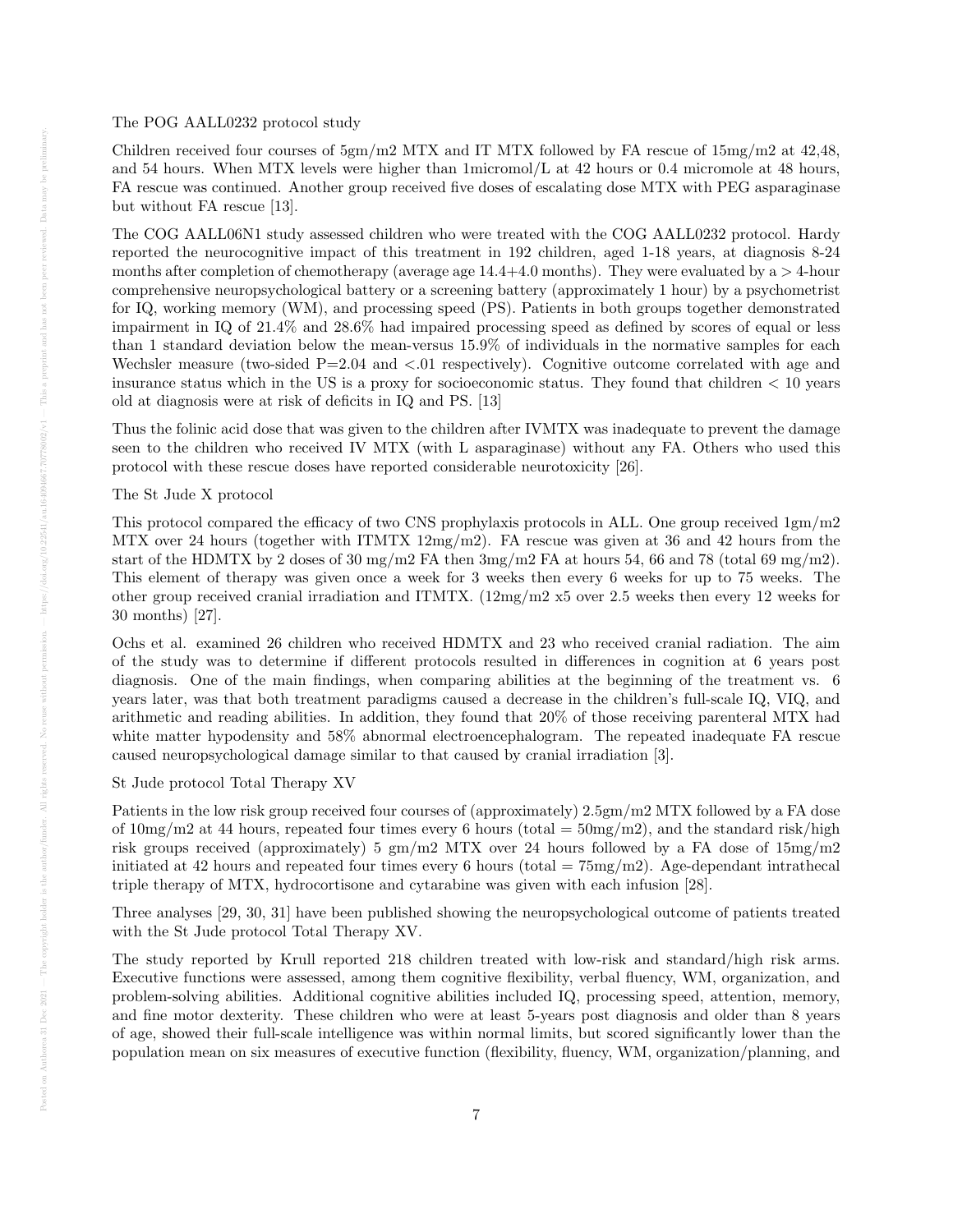abstract reasoning), as well on measures of perceptual reasoning, attention, memory, and processing speed. Younger age at diagnosis and higher MTX dose were associated with lower activation in areas related to response inhibition, shifting of attention, language, executive functions and decision-related processes. The study concluded that "this study demonstrates that, at more than 5-years post diagnosis, a substantial proportion of survivors experience neurocognitive dysfunction" [29].

The 2012 study by Conklin tested 243 children with ALL, between the ages of 1-18 years old, who underwent a very extensive neuropsychological evaluation 120 weeks after the end of therapy, stratified by age, which also included academic achievement tests. Their conclusion was that "treatment with chemotherapy alone is not without risks". The negative cognitive effects seen in these children were: (1) when given more chemotherapy, there were more detrimental cognitive outcomes in processing speed and academic achievement, with parents reporting more learning problems; and (2) younger age at the beginning of treatment caused worse results in sustained attention and memory. The fact that these children were assessed around 2 years old, after cessation of treatment, in a group of children aged 1.02-18.73 years, raises significant concerns. An important subgroup of children who, when assessed, had not yet entered school, could potentially conceal cognitive, learning, and real-life future problems [30].

Sherief et al. in their study compared 50 patients treated with this St. Jude protocol to 50 who received a low-dose intrathecal methotrexate protocol (LD-IT-MTX ONLY CCG1991 PROTOCOL). The children were cognitively assessed using the Arabic version of Wechsler Intelligence Scale test (WISC-III), looking at the full-scale IQ as well as all subtests within the verbal and performance subtests. In the study each subject was tested once in a cross sectional design at one to seven years after completing therapy and the statistical design does not allow any attempt to control for age at diagnosis or any other known risk factors. Although both groups were negatively affected compared to controls, the total XV protocol treated children were negatively affected more than those receiving the LD-IT-MTX ONLY CCG1991 PROTOCOL. Furthermore, there was a negative correlation between duration from end of therapy to the verbal and performance abilities of these children. Thus, the more time that passed from end of therapy to the assessment, the worse the VIQ and PIQ became. In the first year after cessation of treatment the average VIQ was 90, while seven years later it decreased to 70 (the same trend was seen in PIQ, from 100 to 90). In terms of age and gender, the younger the patients were at diagnosis and treatment, the worse they performed specifically on the full scale IQ and PIQ. Female patients seemed to be more effected than males with regard to full-scale IQ, PIQ, and VIQ. It should be noted that this type of study cannot demonstrate a deterioration in neurocognitive function over time [31]

Not only was the FA rescue clearly inadequate, but it is relevant to mention the study by Fellah et al. [32] who tested 165 of the children reported by Krull [29] 6.7 years after diagnosis, and reported high rate of leukoencephalopathy with both the low-risk and high-risk protocols (67% and 86%, respectively).

# THE UKALL X1 protocol [31]

This protocol compared different CNS prophylaxis protocols. Patients received HDMTX and ITMTX (6 gm/m2 for children at least 4 years of age, and 8 gm/m2 for infants) followed by FA rescue at hour 36; 15 mg/m2 FA was given every 3 hours until 48 hours, then every 6 hours until the MTX level was < 10-7 micromol/L (since we would expect the MTX level to reach 10-7 micromol/L by 72 hours, the total FA dose would be expected to be  $120-135 \text{ mg/m2}$  [33].

Halsey [34] reported the full-scale VIQ and PIQ scores in 555 children on this protocol compared with 311 controls; 202 low-risk children who received HDMTX and ITMTX were compared with 197 similar patients treated with ITMTX; 79 high-risk patients who received HDMTX and ITMTX were compared with 77 who received cranial irradiation. They were tested at 5 months, 3 years, and 5 years from start of therapy. At 5 months, no significant difference was seen in IQ scores between the randomised groups, but at 3 and 5 years all treatment groups showed a significant reduction  $(p<0.002)$  in all three IQ scores of 3.6 and 7.3 points, respectively, compared with controls [34].

This contrasts with the report by Rodgers on a small number of patients on this protocol tested >2 years after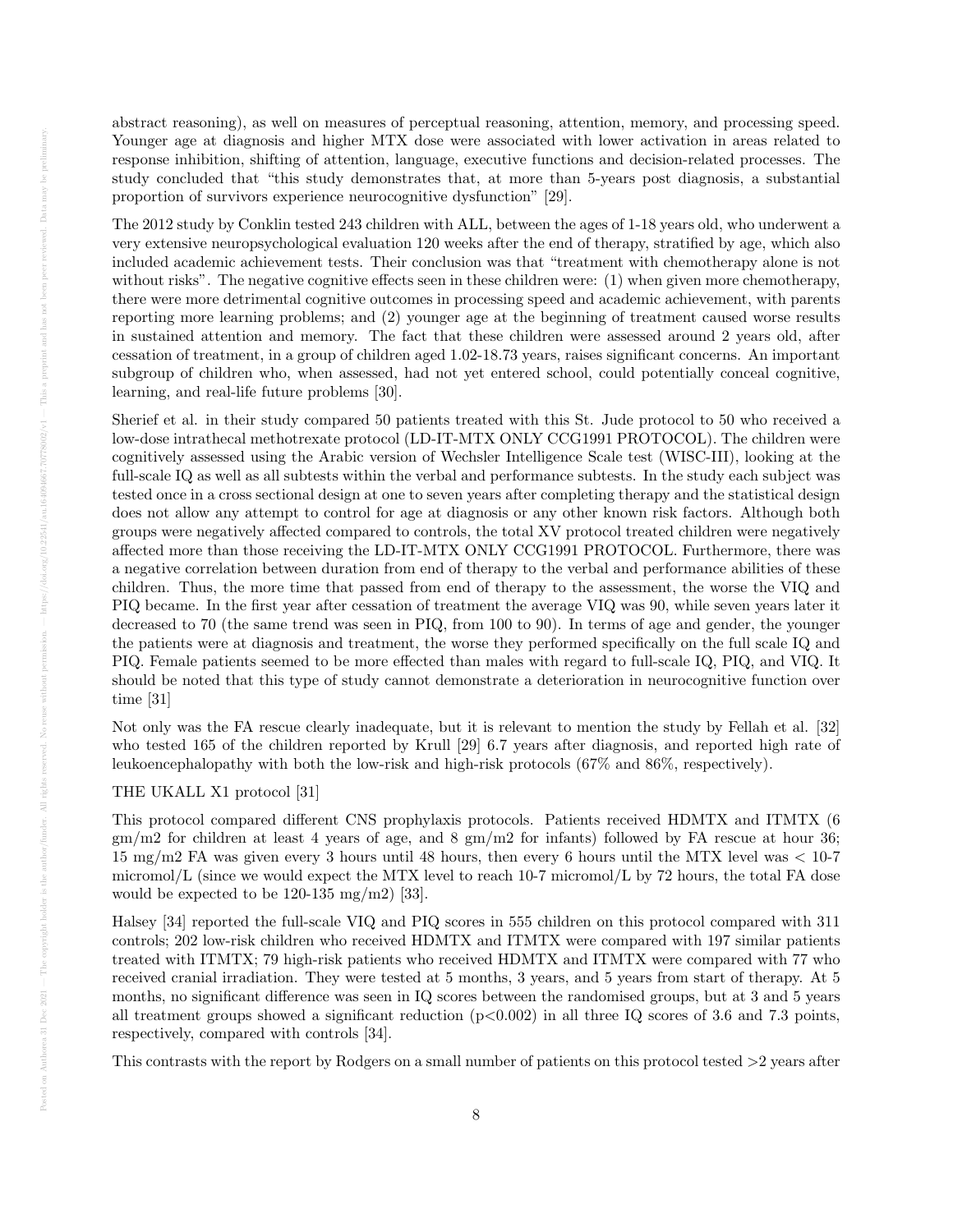completing therapy. They reported that patients did not exhibit the deficits witnessed in previous cohorts and were performing at comparable levels on all measures of attention [35]. However, when this study was included in the mega-analysis by Iyer, who found diminished function in working memory, attention /concentration, and information processing speed [36].

The rescue dose we calculated to be between 120-135mg/m2 were much less than the 225mg/m2 dose used after similar doses of MTX in a study with no reported major toxicity [37].

Treatment protocol Israel Osteosarcoma Group – also see above

Bonda-Shkedi found that 11 osteosarcoma patients, aged 17-31 years, who were examined at least 6 months after completing therapy (average time from completion of therapy to examination was 6.18+ 4.07 years, personal communication Bonda-Skedi) and had received 120-250 mg/m2 FA after each treatment with 12-  $20gm/m2$  MTX, had statistically significant ( $p=0.025$ ) worse results on 11 of 18 subtests of attention, visual perception, verbal memory, VM, executive functioning, and comprehension compared with the 12 who received adequate FA rescue (300-600mg/m2 FA).[21]

3. Studies of more than one protocol grouped together preventing analysis of each protocols (Table 3)

In the NOPHO-ALL- 86 Protocol, standard-risk patients received 1gm/m2 MTX rescued at 24 and 36 hours by 30mg/m2 FA (total 60 mg/m2) as given in the BFM-86 protocol. The high-risk NORPHO 1990 protocol patients received 8 gm/m2 MTX rescued at 36 hours by 50mg/m2, followed by 6 doses of 12mg/m2FA every 3 hours (total 112mg/m2) [39-41].

The NOPHO-ALL-1992 SR and intermediate-risk (IR) patients received 5gm/m2 MTX followed by 15mg/m2 FA at 42,48, and 52 hours, than every 6 hours until plasma MTX level was < 0.08 micromole/L (the total dose was at least 45mg/m2) (personal communication Dr Arja Harila –Saari). High-risk patients were given 8gm/m2 MTX rescued with 140mg/m2 FA, started at 36 hours.

Harila et al. [38] reported on neuropsychological outcomes seen in 64 survivors treated on several of these different protocols during 1972-1992, 20 of them without radiotherapy.

Nofstad et al. [39,40] and Reinfjell [41] looked at the NOPHO-ALL-1992 protocol survivors. Some received 5gm/m2 and others 8 gm/m2 MTX, nevertheless, they were analysed together. The FA rescue protocol was also different, preventing analysis of the significance of the FA protocols.

The dose of FA rescue 45mg/m 2 given 42 hours after the start of MTX was clearly inadequate, while 140 mg/m2 FA given after 8 gm/m2 HDMTX seems to be a more realistic dose. Analysis of the cognitive damage with such a mix of FA rescue doses was not possible.

4. Studies with significant serious methodical problems (Table 4)

ALL BFM 95 protocol [40-42]

Children < 18years received 4 courses of HD-MTX 5gm/m2 over 24 hours followed by 15mg/m2 FA at 42,48, and 54 hours (total  $45mg/m2$ ) [  $42-44$ ].

# COALL 06-09 protocol

Children received eight courses of  $1gm/m2$  MTX followed by two doses of  $15mg/m2$  FA rescue starting at 48 hours (total dose 30mg/m2) (personal communication Dr Gritta Janke).

Krapmann et al. [45] examined 57 children on protocol ALL BFM 95 and nine children on protocol COALL-0609. The study did not differentiate between patients treated with two very different protocols.

The dose of MTX given in the COALL 06-09 protocol has not been reported to cause neurotoxicity, even without any FA rescue, and the rescue regime would not be expected to have any effect when started after 48 hours [16], while the 57 children on protocol ALL BFM 95 received inadequate FA rescue [16].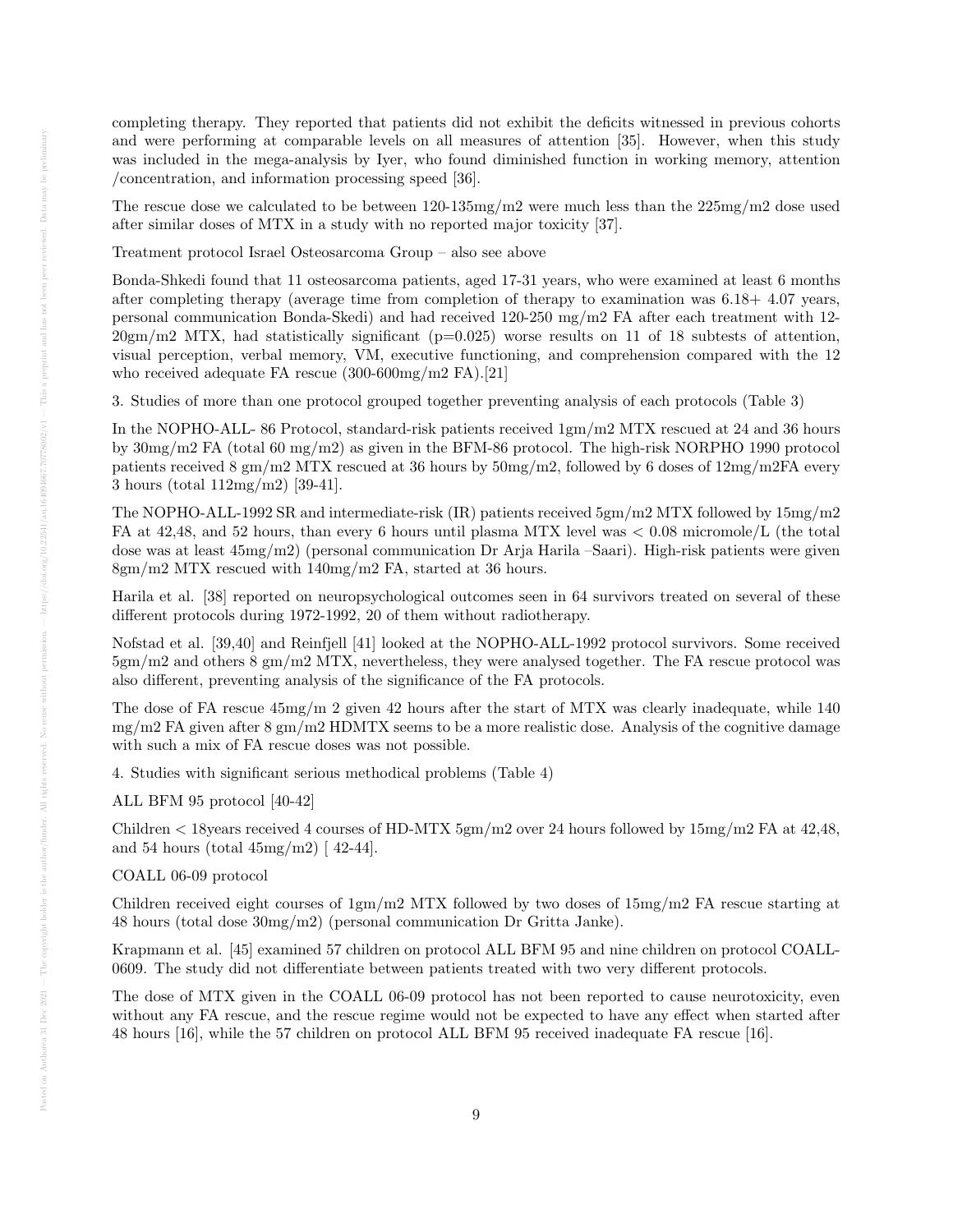The findings as reported in the study by Krappmann et al. [45] of "almost normal cognitive function during therapy" have several serious methodical problems. The title of the article suggests that the authors presented what they intended to show and not what they found. The report does not differentiate between the 57 children who received protocol ALL BFM 95 and the nine children on protocol COALL 06-09. Although "Implications for follow up" appears in the title, the study examined performance at diagnosis and after 21-31 weeks of chemotherapy. Furthermore, the IQ measured at this early stage of follow up used the German version of the K-ABC for kids  $(2.5 - 12 \text{ years})$  and adolescent and adult version (the K-Tim in German), which are not standard tests used to measure intelligence. Nonetheless, they showed a significant reduction ( $p=0.035$ ) especially in girls ( $p=0.004$ ) and younger children ( $p=0.001$ ). Other neuropsychological parameters were not addressed except for visual–motor function, known not to be affected in ALL patients, and concentration [14], which was not affected. An examination utilizing standard IQ tests with a verbal and nonverbal component was not performed. The analysis does not report the cognitive damage by comparison with a control group, but only compares the results at diagnosis (T1) with end of reinduction therapy (T2), 21-31 weeks after diagnosis when the children were 10 months older, which does not entitle it to be called a longitudinal study.

While 2- and 5-years post treatment would have been an acceptable time frame to look for cognitive difficulties, no report or publication of the promised results of re-examination after maintenance therapy were found. It would seem that following the publication of this article the BFM group accepted the premise that since this protocol resulted in "almost normal cognitive function during therapy", and thus they stopped doing any evaluations of neurotoxicity in subsequent studies. Other groups such as the Italian AIEO group with a similar protocol noted 5.8% acute neurotoxicity when 5gm/m2 MTX and intrathecal MTX was rescued by a FA dose higher than the 45mg/m2 used by the BFM group. They used the equivalent of 75mg/m2 FA (37.5mg/m2 l-folinic acid) [20]. Unfortunately, since this group combined with the BFM group study in the AIEOP-BFM ALL 2000 study, their neurotoxicity data is no longer reported. Not only has the BFM group decided that cognitive damage does not exist after treatment with high dose MTX whatever the FA rescue dose used, but they also convinced others to accept this fallacy. Some have used "the same dosing and leucovorin rescue as reported by the BFM for thousands of patients, without an increase in neurotoxicity or neurocognitive dysfunction" [46]. Even more worrying is the fact that the NOPHO 2008 protocol for all risk groups are "rescued" with a 15 mg/m2 FA dose started 42 hours after  $5gm/m2$  MTX and repeated every 6 hours until MTX is less than 0.2 micromoles/l (personal communication Dr. Arja Harila Saari). Thus, some may only receive a rescue dose of 30mg/m2 FA [9].

The Berlin-Frankfurt-Munster (BFM) Group has treated 6609 children < 18 years of age in 82 centers in Germany, Austria, and Switzerland in five consecutive trials during 1981-2000. Since the ALL-BFM 86 study, all patients have received 4 courses of HD-MTX 5gm/m2 over24 hours. In the ALL-BFM 86 study, the FA rescue dose was originally  $75mg/m2$  at 36 hours and  $15mg/m2$  5 times every 3 hours then 4 doses every 6 hours (total  $210mg/m2$ ). This was reduced in 1988 to six  $15mg/m2$  doses of FA from 36 hours every 6 hours (total 90mg/m2). Later the ALL-BFM- 90 study started FA 30mg/m2 at 42 hours, and 15mg at 48 and 54 hours (total 75mg/m2). The ALL-BFM 95 subsequently have used 15mg/m2 at 42, 48, and 54 hours (total 45mg/M2) [42-44].

# Studies comparing different FA rescue protocols

The above study by Bonda-Shkedi et al. [21] seems to be the only report, to date, to examine the cognitive function according to the adequacy of the FA rescue dose.

Eleven of 18 subtests of full neuropsychological assessment showed significantly favourable results  $(p=0.025)$ in the group who received the higher dose of FA, compared to the low FA group in attention, WM, verbal and visual memory, and in executive functions. It was however a retrospective report of osteogenic survivors who were treated in three centres who used different treatment protocols.

# DISCUSSION

Different diseases will require different dose regimes of MTX. There is clear evidence to support the use of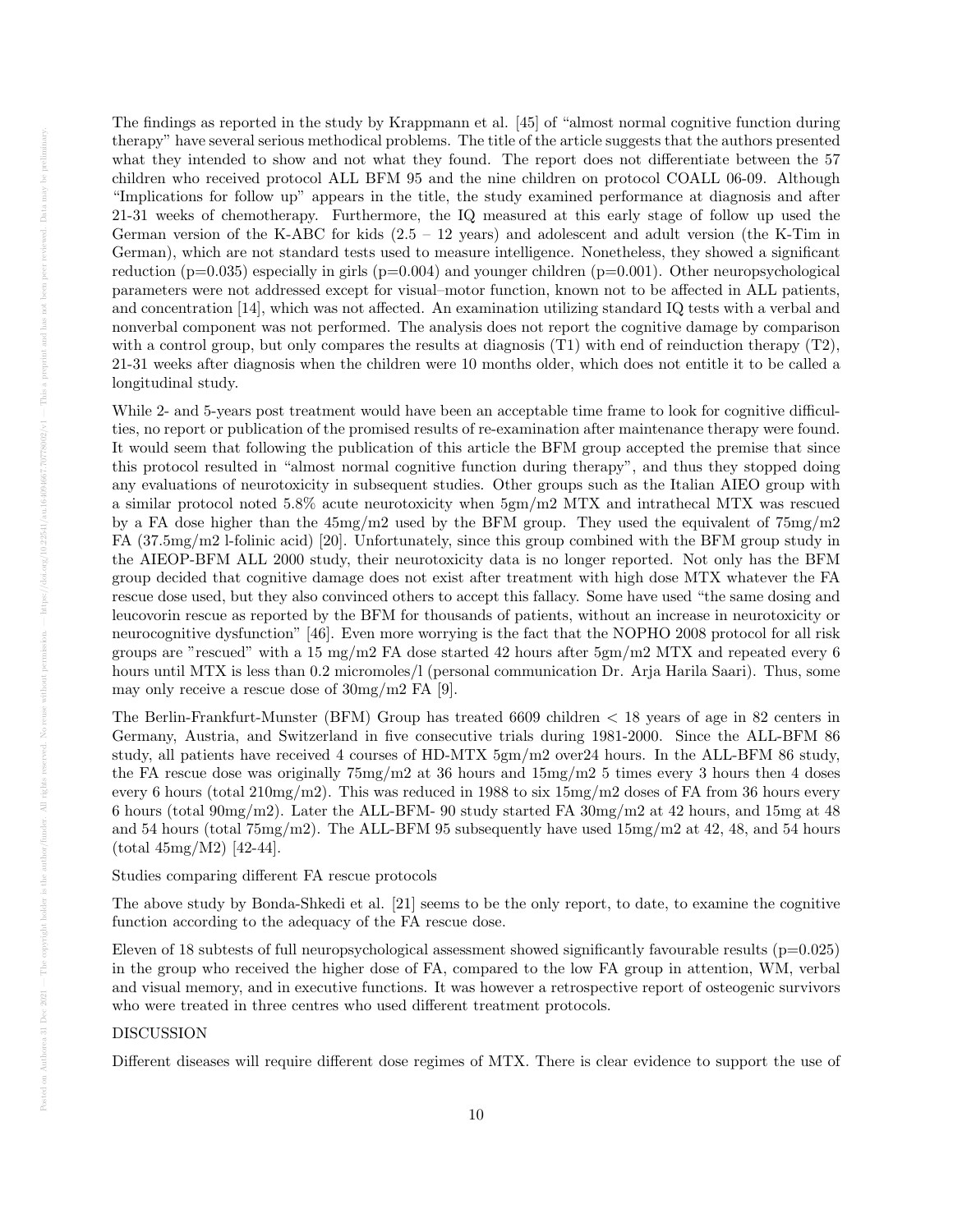a 24 hour infusion of least 6 g/m2 IV MTX [47] or  $5g/m2$  with  $12mg/m$  IT MTX [48] in the treatment of acute lymphoblastic leukemia to achieve a 24 hour serum MTX level of 1 molar. This level was achieved in only some of the children when  $5g/m2$  IV MTX was given alone [48,49]. A study that attempted CNS intensification /consolidation of four weekly courses of MIX(25mg/m q6hrs x4 and triple intrathecal therapy weekly x6 and oral folinic acid rescue) resulted in 21/239 patients developing a CNS relapse. In Pediatric Brain Tumors patients a 24 hour CSF MTX of 1 molar was achieved with  $10g/m2$  IV MTX or  $5gm/m2$ MTX following radiotherapy and in Osteogenic Sarcoma patients adjusting MTX levels to 2x10-5 M at 24 hours and 1x10-6 M at 48 hours followed by high dose FA rescue led to some of the best results reported to date (high cure rate and absence of neurotoxicity on neuropsychological testing) [50].

The appropriate dose of folinic acid for rescue will also depend on the time interval from the start of the MTX to the start of the FA as well as the dose of MTX being used. This can be critical. One study in which 2.5g/m2 MTX given over 24 hours had 16 cases of severe toxicity and 5 deaths when FA rescue was started after 48 hours reported no toxicity at all, when the rescue was started after 36 hours [51]. We have shown that it is safe to postpone the start of FA rescue until 36 hours from the start of the MTX [16].

Based on the data presented in this review we can support the use of FA rescue started 36 hours after the start of MTX

 $5g/m2$  MTX FA  $75mg/m2 +12mg/m2$  q3hrs x12 (total  $255mg/M2$ ) [18,19]

 $8 \text{ g/m}$ 2 MTX FA 100 mg  $+12 \text{ mg/m}$ 2 q3hs x6, then q6hr to 0.8x10-8 micromol /L [17]

 $12\text{-}20g/m2$  MTX FA  $50mg/m2$  x8 then  $45mg/m2$  x8q6hrs (total 760mg/m2) [21,50]

33.3 g/m2 MTX FA 200 mg/2 +12mg/m2 q3hrs x6, then q6hrs to 0.8 x10-8 micromol/L[17] 33.6 g/m2 MTX FA 200 mg/2  $+12$ mg/m2 q3hrs x6, then q6hrs to 0.8 x10-8 micromol/L[23]

The neuropsychological studies reviewed here show a clear correlation between inadequate FA rescue and cognitive damage. This analysis and the results being generated by ongoing studies such as the Ponte di Legno toxicity working group neurotoxicity analysis of the NOPHO-ALL- 2008 protocol and the neurotoxicity sub-study of the UKALL2011 protocol will, we hope, result in an improvement in the way FA rescue is used after high dose MTX.

# DECLARATIONS

Funding: This research did not receive any specific grant from funding agencies in the public, commercial, or not-for-profit sectors.

Conflicts of interest/Competing interests: The authors have no conflicts of interest relevant to this article to disclose.

Acknowledgements: We would like to thank Ms. Debby Mir for expert editorial help.

## References

1. Bernard S, Etienne MC, Fischel JL, Formento P, Milano G (1991) Critical factors for the reversal of methotrexate cytotoxicity by folinic acid. Brit J Cancer 63;303-307. doi: 10.1038/bjc.1991.70

2. Sirotnak FM, Moccio DM, Dorick DM (1978) Optimization of high-dose methotrexate with leucovorin rescue therapy in the L1210 leukemia and sarcoma 180 murine tumor models. Cancer Res. 38:345-353.

3. Ochs J, Mulhern R, Fairclogh D, et al. (1991) Comparison of neuropsychologic functioning and clinical indicators of neurotoxicity in long-term survivors of childhood leukemia given cranial radiation or parenteral methotrexate: a prospective study. J Clin Oncol. 9:145-151. doi: 10.1200/JCO.1991.9.1.145

4. McAllister LD, Doolittle ND, Guastandisegni PE, et al. (2000) Cognitive outcome and long term follow - up after enhanced chemotherapy delivery for primary central nervous system lymphoma. Neurosurgery 46;51-60.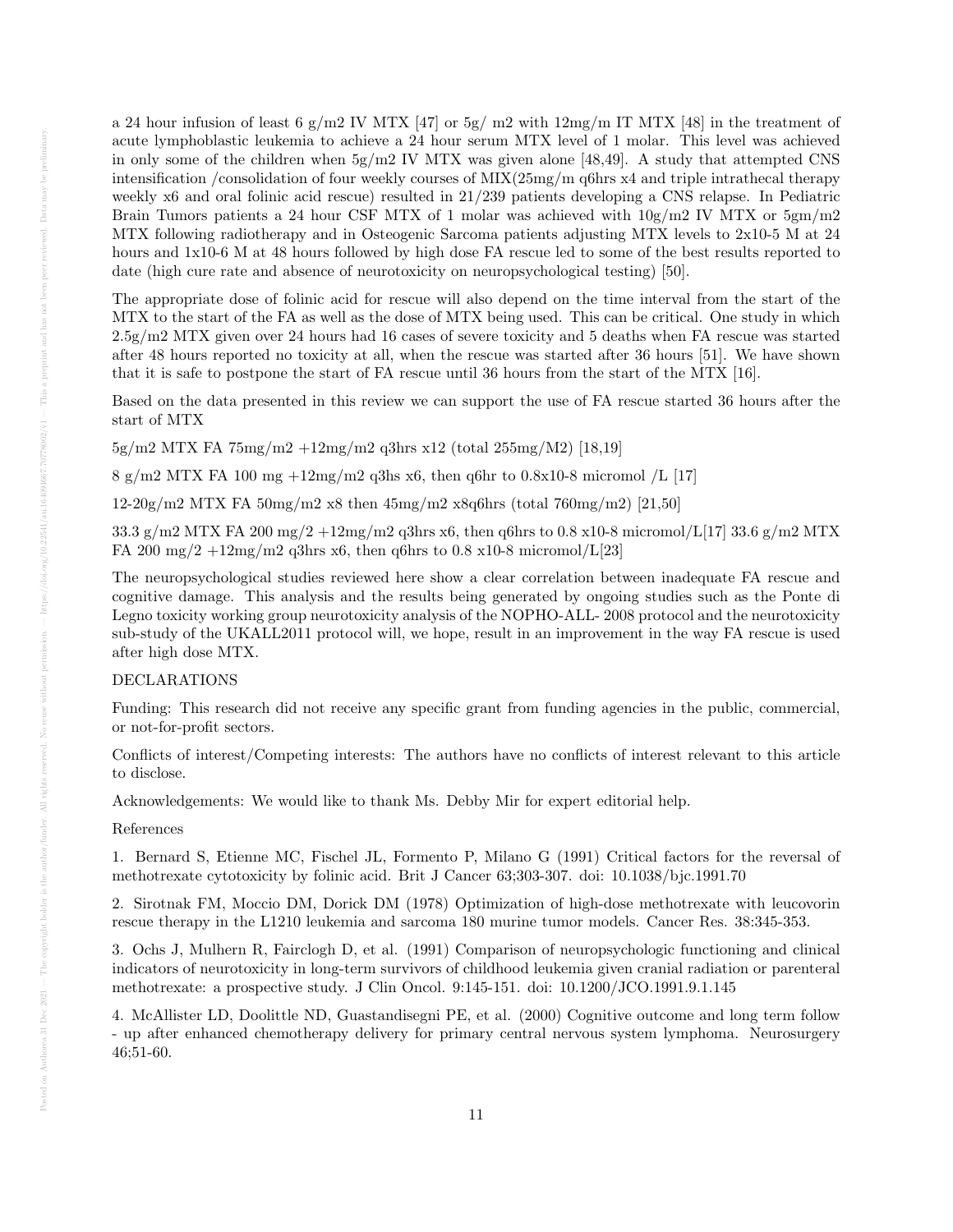5. Cohen IJ (2007) Prevention of high-dose-methotrexate neurotoxicity by adequate folinic acid rescue is possible even after central nervous system irradiation. Med Hypotheses. 68:1147-1153. doi: 10.1016/j.mehy.2006.04.074

6. Bowman GP, Goodyear MDE, Levine MN, Russell R, Archibald SD, Young JEM.(1990) Modulation of the antitumor effect of methotrexate by low doseleucovorin in squamous cell head and neck cancer:a randomized placebo controlled clinical trial J Clin Oncol 8:203-8.

7. Cohen IJ (2003) Progression of osteosarcoma after high dose methotrexate:Over rescue by folinic acid Ped Hematol and Oncol 20:579-581.

8. Cohen IJ (2008) The importance of adequate methotrexate and adequate folinic acid rescue in the treatment of primary brain lymphoma. J Neurooncol. 140: 757. doi: 10.1007/s11060-018-2999-x

9. Cohen IJ (2013) Challenging the relevance of folinic acid over rescue after high dose methotrexate (HDMTX). Medical Hypothesis. 81;942-947.

10. Cohen IJ (2021) Folinic acid over rescue of high dose Methotrexate: how problematic citations conserve discredited concepts. Med Hypotheses. 146;110467.

11. Cohen IJ (2017) Neurotoxicity after high -dose methotrexate (MTX) is adequately explained by insufficient folinic acid rescue. Cancer Chemother Pharmacol. 79:1057-1065. doi: 10.1007/s00280-017-3304-y

12. Larsen EC, Devidas M, Chen S, et al. (2016) Dexamethasone and High-Dose Methotrexate Improve Outcome for Children and Young Adults With High-Risk B-Acute Lymphoblastic Leukemia: A Report From Children's Oncology Group Study AALL0232. J Clin Oncol. 34:3280-2388. doi: 10.1200/JCO.2015.62.4544

13. Hardy KA, Embry L Kairalla JA, et al. (2017) Neurocognitive Functioning of Children Treated for High-Risk B-Acute Lymphoblastic Leukemia Randomly Assigned to Different Methotrexate and Corticosteroid Treatment Strategies: A Report From the Children's Oncology Group. J Clin Oncol. 35:2700-2707. doi: 10.1200/JCO.2016.71.7587

14. Peterson CC, Johnson CE, Ramirez LY, et al. (2008) A meta-analysis of the neuropsychological sequelae of chemotherapy-only treatment for pediatric acute lymphoblastic leukemia. Pediatr Blood Cancer. 51:99- 104. doi: 10.1002/pbc.21544

15. Ackland SP, Schilky RL (1987) High-dose methotrexate: a critical reappraisal. J Clin Oncol. 5:2017- 2031. doi: 10.1200/JCO.1987.5.12.2017

16. Cohen IJ, Wolff JE (2014) How long can folinic acid rescue be delayed after high-dose methotrexate without toxicity? Pediatr Blood Cancer. 61:7-10. doi: 10.1002/pbc.24770.

17. Spiegler BJ, Kennedy K, Maze R, et al. (2006) Comparison of long-term neurocognitive outcomes in young children with acute lymphoblastic leukemia treated with cranial radiation or high-dose or very highdose intravenous methotrexate. J Clin Oncol. 24;3858-3864. doi: 10.1200/JCO.2006.05.9055. Erratum in: J Clin Oncol. 2006 Nov 10;24(32):5181.

18. Kingma A, Van Dommelen RI, Mooyart EL, et al. (2002) No major cognitive impairment in young children with acute lymphoblastic leukemia using chemotherapy only: a prospective longitudinal study. J Pediatr Hematol Oncol. 24;106-114. doi: 10.1097/00043426-200202000-00010

19. Kingma A,Van Dommelen RI,Mooyart EL, et al. (2001) Slight cognitive impairment and magnetic resonance imaging abnormalities but normal school levels in children treated with acute lymphoblastic leukemia with chemotherapy only. J Paediatr. 139:413-420. doi: 10.1067/mpd.2001.117066

20. LoNigro L, DiCatalgo A, Schiliro G (2000) Acute neurotoxicity in children with B-lineage acute lymphoblastic leukemia (B-ALL) treated with intermediate risk protocols. Med Pediatr Oncol. 35;449-455. doi: 10.1002/1096-911x(20001101)35:5<449::aid-mpo2>3.0.co;2-x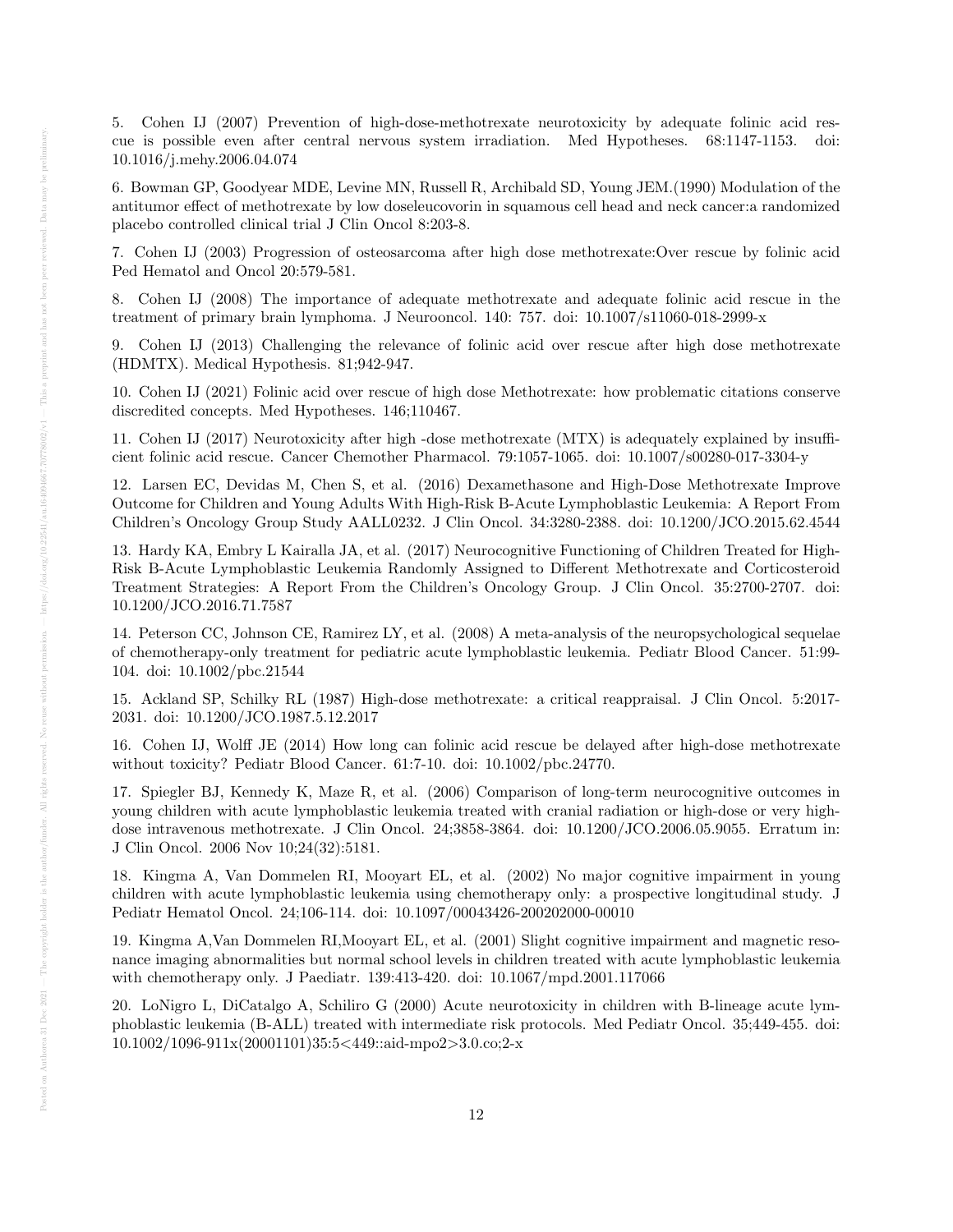21. Bonda-Skedi E, Weyl-Ben Harush M, Kaplinsky C, et al (2013) The correlation between dose of folinic acid neurotoxicity in children and adolescents treated for osteosarcoma with high dose methotrexate (HDMTX):a neuropsychological and psychosocial study. J Pediatr Hematol Oncol. 35;271-275. doi: 10.1097/MPH.0b013e31828c2da1

22. Reaman GH, Sposto R,Sensel MG, Lange B et.al. (1999) Treatment outcome and prognostic factors for infants with acute lymphoblastic leukemia treated on two consecutive trials of the Children's Cancer Group. J Clin Oncol. 17:445-455. doi: 10.1200/JCO.1999.17.2.445

23. Kaleita T A, Reaman GH, MacLean WE, Sather HN, Whitt JK (1999) Neurodevelopmental outcome of infants with acute lymphoblastic leukemia, A Children's Cancer Group Report. Cancer. 85:1859-6521. doi: 10.1002/(sici)1097-0142(19990415)85:8<1859::aid-cncr28>3.0.co;2-2

24. Duffner PK, Armstrong FD, Chen L, et al. (2014) Neurocognitive and neuroradiologic central nervous system late effects in children treated on Pediatric Oncology Group (POG) P9605 (standard risk) and P9201 (lesser risk) acute lymphoblastic leukemia protocols (ACCL0131): a methotrexate consequence? A report from the Children's Oncology Group. J Pediatr Hematol Oncol. 36;8-15. doi: 10.1097/MPH.0000000000000000. PMID: 24345882

25. Cohen I J (2014) Inadequate folinic acid rescue after methotrexate causing neurocognitive and neuroradiological central nervous system late effects in children with acute lymphatic leukemia. J Pediatr Hematol Oncol. 36;501. doi: 10.1097/MPH.0000000000000139

26. Cohen IJ (2017) Neurotoxicity after high-dose methotrexate (MTX) is adequately explained by insufficient folinic acid rescue. Cancer Chemother Pharmacol. 79:1057-1065. doi: 10.1007/s00280-017-3304-y

27. Abramowitch M, Ochs J, Pui C-H, et al. (1988) High-dose methotrexate improves clinical outcome in children with acute lymphoblastic leukemia: St. Jude Total Therapy Study X. Med Pediatr Oncol.16:297- 303. doi: 10.1002/mpo.2950160502

28. Pui C-H, Campanad, Pei D et.al. ( 2009) Treating childhood acute lymphoblastic leukemia without cranial irradiation. N Eng J Med 360:2370-2741

29. Krull KR, Cheung YT, Liu W, et al. (2016) Chemotherapy Pharmacodynamics and Neuroimaging and Neurocognitive Outcomes in Long-Term Survivors of Childhood Acute Lymphoblastic Leukemia. J Clin Oncol. 34: 2644-2653. doi: 10.1200/JCO.2015.65.4574

30. Conklin HM, Krull KR, Reddick WE, Pei D, Cheng C, Pui CH (2012) Cognitive outcomes following contemporary treatment without cranial irradiation for childhood acute lymphoblastic leukemia. J Natl Cancer Inst. 104:1386-1395. doi: 10.1093/jnci/djs344

31. Sherief LM, Sanad R, El Hadad A, et al. (2018) A Cross-sectional Study of Two Chemotherapy Protocols on Long Term Neurocognitive Functions in Egyptian Children Surviving Acute Lymphoblastic Leukemia. Curr Pediatr Rev. 14:253-260. doi: 10.2174/1573396314666181031134919

32. Fellah S, Cheug YT, Scoggins MA, et al. (2019) Brain Activity Associated With Attention Deficits Following Chemotherapy for Childhood Acute Lymphoblastic Leukemia. J Natl Cancer Inst. 111:201-209. doi: 10.1093/jnci/djy089

33. Hann I, Vora A, Harrison G, Harrison C, Eden O, Hill F, Gibson B, Richards S; UK Medical Research Council's Working Party on Childhood Leukaemia (2001) Determinants of outcome after intensified therapy of childhood lymphoblastic leukaemia: results from Medical Research Council United Kingdom acute lymphoblastic leukaemia XI protocol. Br J Haematol. 113:103-114. doi: 10.1046/j.1365-2141.2001.02668.x. Erratum in: Br J Haematol 2001 Jun;113(3):844. Erratum in: Br J Haematol 2001 Sep;114(3):738.

34. Halsey C, Buck G, Richards S, Vargha-Khadem F, Hill F, Gibson B (2011 The impact of therapy for childhood acute lymphoblastic leukaemia on intelligence quotients; results of the risk-stratified randomized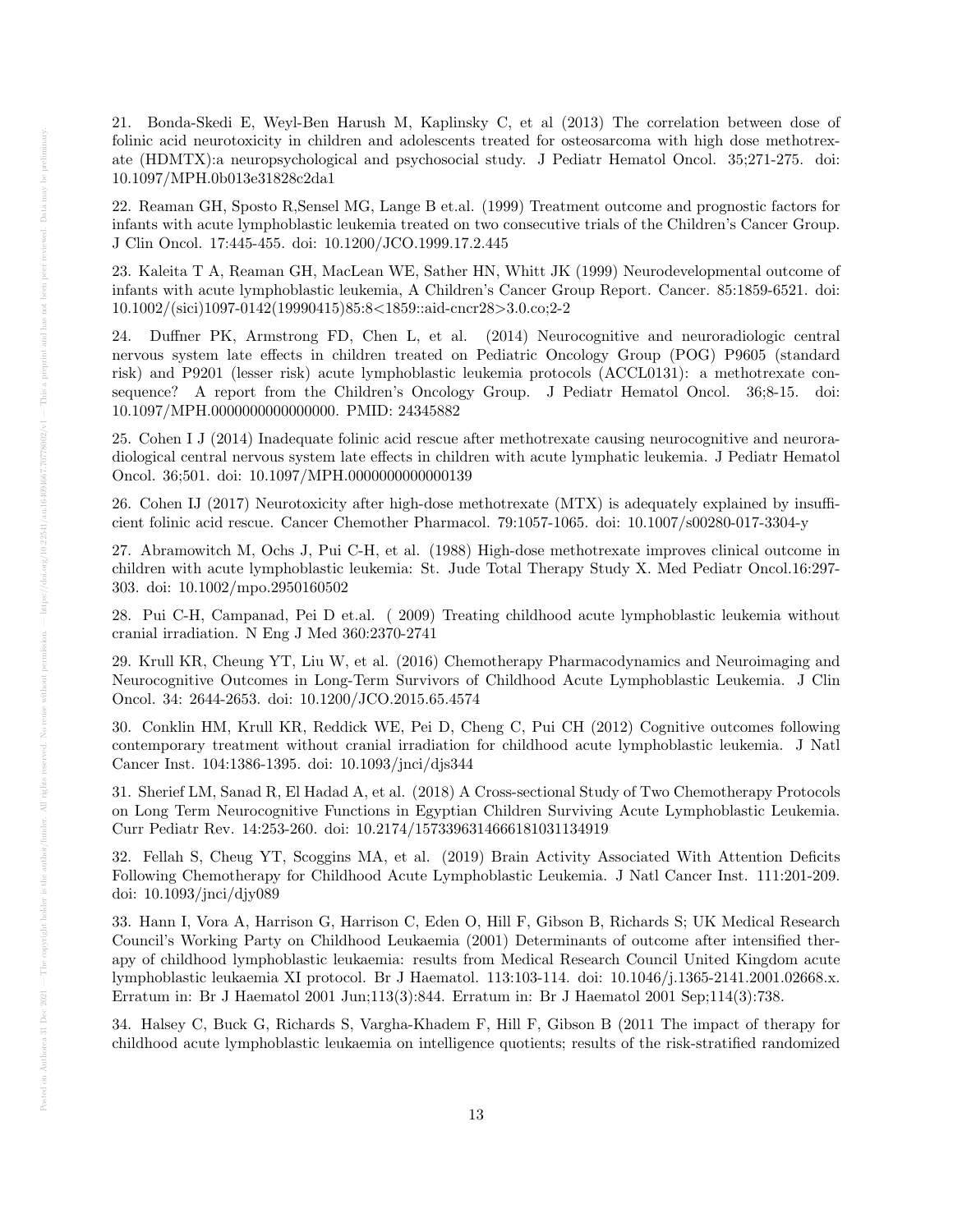central nervous system treatment trial MRC UKALL XI. J Hematol Oncol. 4:42. doi: 10.1186/1756-8722- 4-42

35. Rodgers J, Marckus R, Kearns P, Windebank K (2003) Attentional ability among survivors of leukaemia treated without cranial irradiation. Arch Dis Child. 88:147-150. doi: 10.1136/adc.88.2.147

36. Iyer NS, Balsamo LM, Bracken MB, Kadan-Lottick NS (2015) Chemotherapy-only treatment effects on long-term neurocognitive functioning in childhood ALL survivors: a review and meta-analysis. Blood. 126:346-353. doi: 10.1182/blood-2015-02-627414

37. Borsi JD, Wesenberg F, Stockland T, Moe PJ (1991) How much is too much? Folinic acid rescue dose in children with acute lymphoblastic leukaemia. Eur J Cancer. 27:1006-9. doi: 10.1016/0277-5379(91)90269-j

38. Harila MJ, Winqvist S, Lanning M, Bloigu R, Harila-Saari AH (2009) Progressive neurocognitive impairment in young adult survivors of childhood acute lymphoblastic leukemia. Pediatr Blood Cancer. 53;156-161. doi: 10.1002/pbc.21992

39. Lofstad GE, Reinfjell T, Hestad K, Desth TH (2009) Cognitive outcome in children and adolescents treated for acute lymphoblastic leukaemia with chemotherapy only. Acta Paediatr. 98:180-186. doi: 10.1111/j.1651-2227.2008.01055.x

40. Lofstad GE, Reinfjell T, Weider S, Diseth TH, Hestad K (2019) Neurocognitive Outcome and Compensating Possibilities in Children and Adolescents Treated for Acute Lymphoblastic Leukemia With Chemotherapy Only. Front Psychol. 10:1027. doi:10.3389/fpsyg 2019.01027

41. Reinfjell T, Lofstad GE, Veenstra M, Vikan A, Diseth TH (2007) Health-related quality of life and intellectual functioning in children in remission from acute lymphoblastic leukaemia. Acta Paediatr. 96:1280- 5. doi: 10.1111/j.1651-2227.2007.00383.x

42. Moricke A, Zimmermann M, Reiter A, et al. (2010) Long-term results of five consecutive trials in childhood acute lymphoblastic leukemia performed by the ALL-BFM study group from 1981 to 2000. Leukemia. 24:265-284. doi: 10.1038/leu.2009.257

43. Reiter A,Schrae S, Ludwig W-D, et al. (1994) Chemotherapy in 998 unselected childhood acute lymphoblastic leukemia patients. Results and conclusions of the multicenter trial ALL-BFM 86. Blood. 84:3122- 33

44. Reiter A, Schrappe M, Tiemann M, et al. (1999) Improved treatment results in childhood B-cell neoplasms with tailored intensification of therapy: A report of the Berlin-Frankfurt-Münster Group Trial NHL-BFM 90. Blood. 94:3294-306.

45. Krappmann P, Paulides M, Stöhr W, et al. (2007) Almost normal cognitive function in patients during therapy for childhood acute lymphoblastic leukemia without cranial irradiation according to ALL-BFM 95 and COALL 06-97 protocols: results of an Austrian-German multicenter longitudinal study and implications for follow-up. Pediatr Hematol Oncol. 24:101-109. doi: 10.1080/08880010601123281

46. Hardy KK, Embry LM, Kairalla JA, et.al. (2017) Reply to I.J. Cohen. J Clin Oncol. 35:3989-3990. doi: 10.1200/JCO.2017.75.7252

47. Borsi JD, Moe PJ. (1987) A comparative study of the pharmacokinetics of methotrexate in the dose range of 0-5g/m2 to 33.6g/m2 in children with acute lymphoblastic leukemia. Cancer 6 0:5-13.

48. Milano G, Thyss A, Serre Debeauvais F,et.al.(1990) CSF levels for children with acute lymphoblastic leukemia treated with 5g/m2 methotrexate .A study from the EORTC Childrens Leukemia Cooperative group Eur J Cancer 4:492-495.

49.Millot F, Rubie H, Mazingue F, Mechinaud F, and Thyss A.(1994)Cerebrospinal fluid drug levels of leukemic children receiving intravenous 5g/m2 methotrexate. Leukemia and Lymphoma 14:141-144.